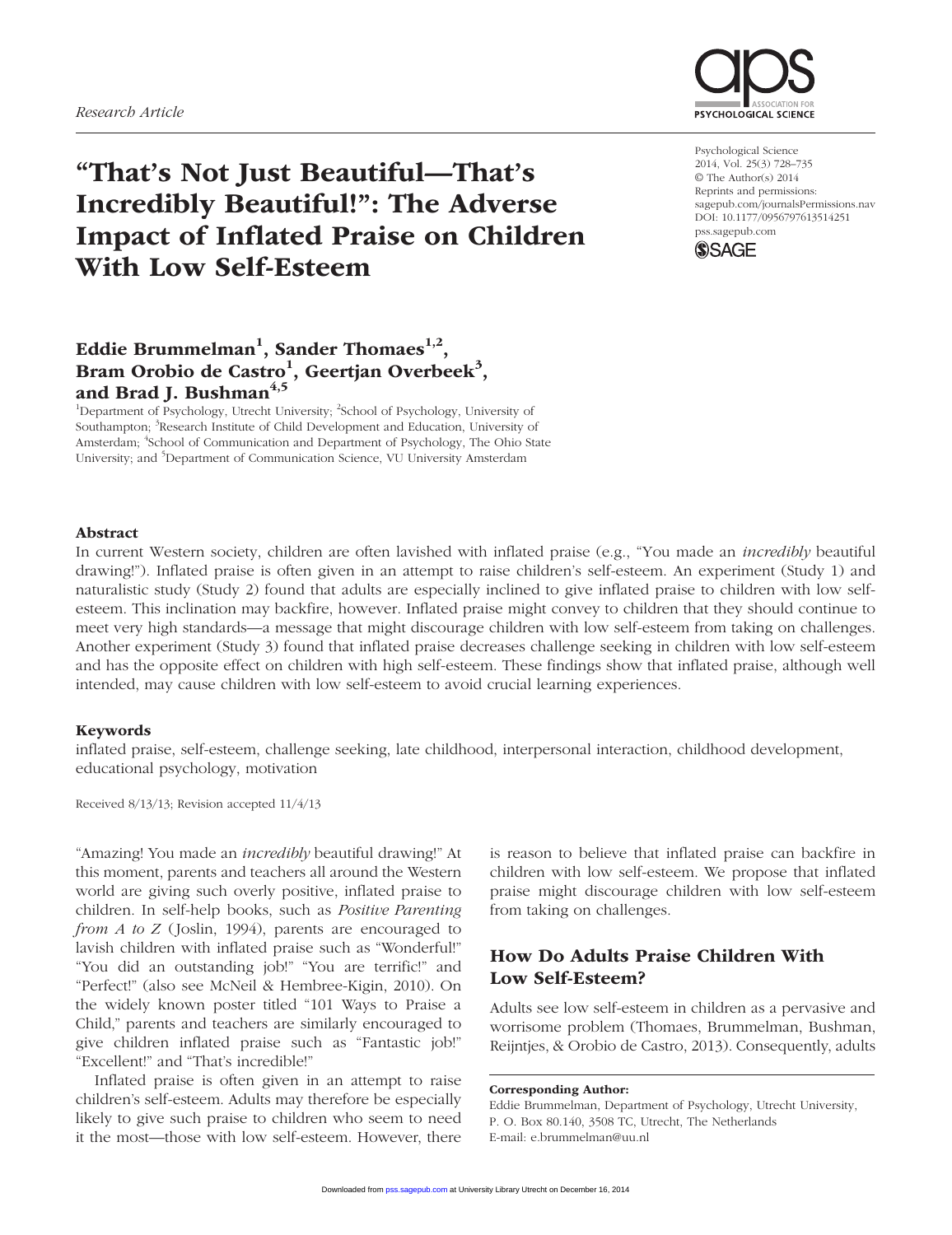are highly motivated to raise children's low self-esteem, and they believe that praise is an effective means to do so (Brummelman et al., 2013). In fact, 87% of adults agree with the statement that "children need praise in order to feel good about themselves" (Brummelman & Thomaes, 2011). Adults may feel that inflated praise is especially effective in raising self-esteem (Damon, 1995). For example, when a child has low self-esteem, adults might become inclined to praise the child as doing "incredibly well" rather than as merely doing "well." Indeed, adults may believe that they are more persuasive when they use more extreme language (Hamilton & Hunter, 1998). Thus, when adults want children to feel worthy, they may intentionally inflate their praise.

## How Do Children Respond to Praise?

Inflated praise has not been empirically studied to date. However, a growing body of research shows that praise is not invariably beneficial to children (Dweck, 2006; Henderlong & Lepper, 2002). For example, ability praise (e.g., "You're so smart!"), unlike effort praise (e.g., "You worked so hard!"), can cause children to avoid challenges and to withdraw in the face of failure, presumably because it teaches children that ability is a fixed, unchangeable trait (Gunderson et al., 2013; Mueller & Dweck, 1998; Pomerantz & Kempner, 2013). If they try challenging tasks and fail, they might infer that they lack ability. In addition, social-comparison praise (e.g., "You did better than other kids!"), compared with mastery praise (e.g., "You're getting the hang of it!"), decreases intrinsic motivation, presumably because it teaches children that it is important to outperform others (Corpus, Ogle, & Love-Geiger, 2006). Thus, the impact of praise depends on the message it sends to children.

What message does inflated praise send to children? Praise conveys standards for future performance (Henderlong & Lepper, 2002; Kamins & Dweck, 1999). When children receive inflated praise, they might feel that they should continue to meet very high standards in the future (Henderlong & Lepper, 2002; McKay & Fanning, 2000). When children are praised for doing "incredibly" well, they might infer that they are expected to do incredibly well in the future. Thus, inflated praise contains an implicit demand for continued exceptional performance (Baumeister, Hutton, & Cairns, 1990; Kanouse, Gumpert, & Canavan-Gumpert, 1981; Ryan, 1982).

We predict that such a message could hinder children with low self-esteem but benefit children with high selfesteem. People with high self-esteem are self-promoting, whereas people with low self-esteem are self-protecting (for reviews, see Baumeister, Tice, & Hutton, 1989; Crocker & Park, 2004). People with high self-esteem are relatively unconcerned with failure, and seek out opportunities to demonstrate their worth and ability. They may interpret inflated praise as an encouragement, and seek challenges to display that they can meet the high standards set for them. In contrast, people with low selfesteem are relatively concerned with failure, and avoid situations that may reveal their worthlessness and low ability. They may cherish inflated praise but avoid chal-

lenges because they are afraid that they will be unable to meet the high standards set for them. Thus, paradoxically, inflated praise may backfire in children with low self-esteem and discourage them from taking on challenges.

Although direct evidence for this hypothesis is lacking, indirect evidence is consistent with it. One study found that praise directed at one's worth as a person (e.g., "You're great!") causes children, especially those with low selfesteem, to feel ashamed after failure (Brummelman et al., 2013). Shame, in turn, may compel them to avoid challenges (Pekrun, Elliot, & Maier, 2009). Another study found that very positive performance feedback (e.g., very high test scores) backfires in people with low self-esteem by causing them to fear future failure (Wood, Heimpel, Newby-Clark, & Ross, 2005). Fear of failure can discourage challenge seeking (Dweck, 2006).

## Overview of the Present Studies

The present research tested two hypotheses. First, we tested whether adults are more likely to give inflated praise to children with low self-esteem than to children with high self-esteem, both inside (Study 1) and outside (Study 2) the laboratory. Second, we tested whether inflated praise decreases challenge seeking in children with low self-esteem and increases challenge seeking in children with high self-esteem (Study 3). For all three studies, we defined praise as written or spoken positive evaluations of the child's characteristics, actions, or products (Henderlong & Lepper, 2002; Kanouse et al., 1981). Praise was considered inflated when it contained an adverb (e.g., *incredibly*) or adjective (e.g., *perfect*) signaling a very positive evaluation.

We studied children in late childhood, for two main reasons. First, although young children have a rudimentary sense of "goodness" or "badness" (Burhans & Dweck, 1995; Davis-Kean & Sandler, 2001), only from late childhood can children form and express self-esteem (Harter, 2012). Second, children this age, more so than younger children, tend to internalize performance feedback, such as praise, as a standard for future performance (Parsons & Ruble, 1977). Late childhood therefore is a key developmental phase to study the impact of inflated praise on children with differential levels of self-esteem.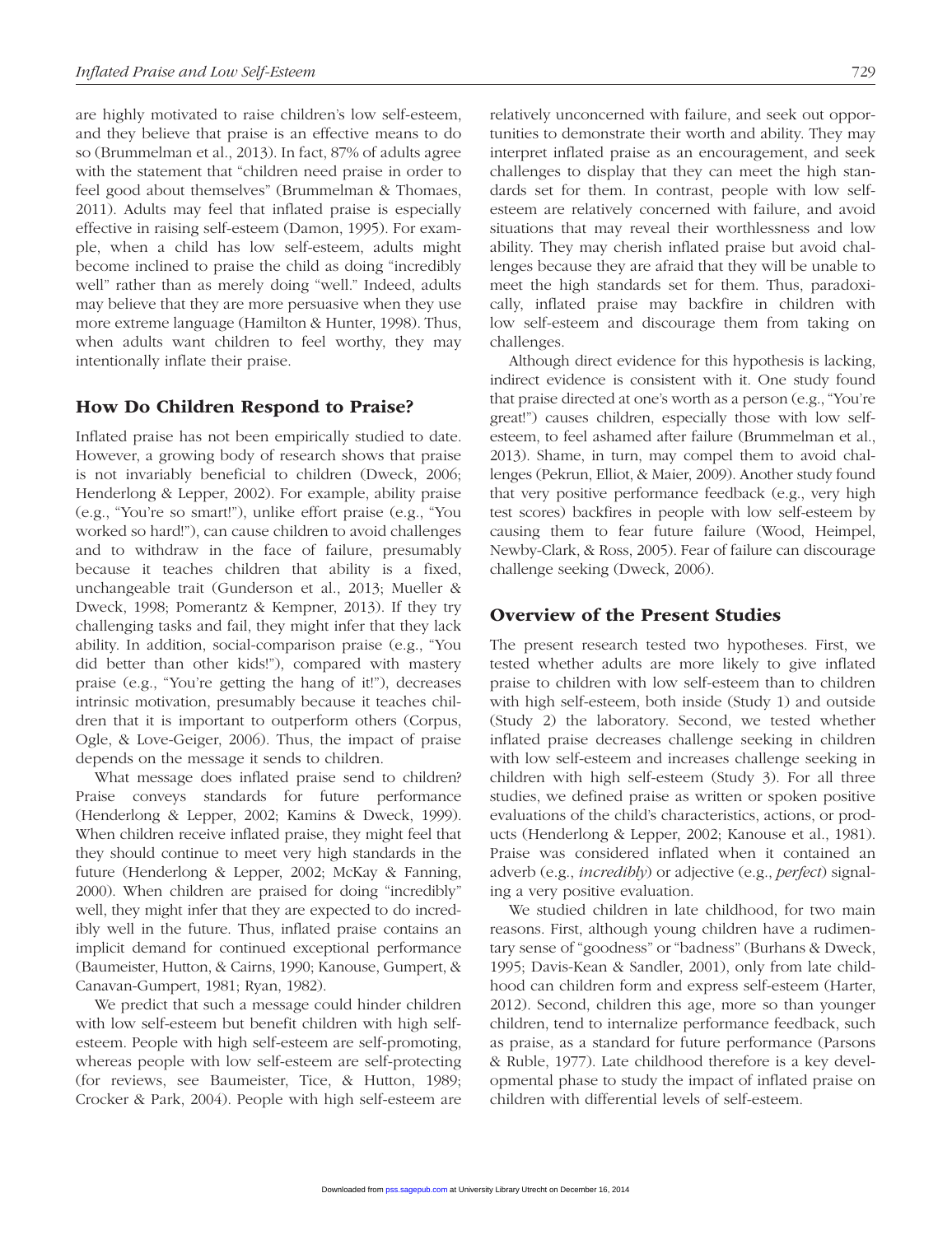## Study 1

Study 1 examined whether adults are inclined to direct inflated praise at children with low self-esteem.

#### *Method*

**Participants.** Participants were 712 adults (95% women, 5% men; 94% of Dutch origin), ages 18 to 65 (*M* = 41.44,  $SD = 6.14$ , recruited by means of online advertisements (87% parents, 11% teachers, and 2% other).

**Procedure.** Participants read six short descriptions of hypothetical children—three with high self-esteem (e.g., "Lisa usually likes the kind of person she is") and three with low self-esteem (e.g., "Sarah is often unhappy with herself")—each followed by a description of the child's performance (i.e., making a drawing, solving a mathematics problem, or playing piano). Participants wrote down the praise they would give the child (Brummelman et al., 2013).

Two independent trained coders, blind to variation in self-esteem, classified participants' praise as either inflated or noninflated; intercoder agreement was high (Cohen's  $\kappa = .97$ ). Discrepancies were resolved through discussion. The most common inflated-praise statements were "Very well done!" "You made an excellent drawing!" "Very good that you solved these problems!" "You played the piano very well!" and "That sounded magnificent!" The most common noninflated-praise statements were "Good job!" "Well done!" "You made a nice drawing!" "Good that you solved these problems!" and "You played the piano well!"

## *Results and discussion*

On average, 25% of praise was inflated. As hypothesized, adults gave more inflated praise to children with low selfesteem (33%) than to those with high self-esteem (18%), paired *t*(711) = 12.35, *p* < .001, *d* = 0.46. This effect was not moderated by participants' age, gender, years of education, or role (i.e., parent, teacher, or other), *p*s > .077.

Given that Study 1 used an experimental design, causal inferences can be made: Low self-esteem in children led adults to give more inflated praise. However, an important unanswered question was whether the findings could be replicated in naturalistic adult-child interactions. Study 2 addressed this question.

#### Study 2

In Study 2, we attempted to replicate the findings of Study 1 in in-home observations of parent-child interactions.

#### *Method*

**Participants.** Participants were 114 parents, ages 30 to  $62 (M = 43.40, SD = 4.15)$ , who were the primary caregivers (88% mothers, 12% fathers; 95% of Dutch origin), and each parent's child, ages 7 to 11 ( $M = 8.86$ ,  $SD = 0.85$ ; 51% girls, 49% boys; 87% of Dutch origin). They were recruited through public elementary schools serving lower- to upper-middle-class communities in The Netherlands. Of all parents who were contacted, 56% provided consent for themselves and for their children and participated in the study. All the children gave their assent.

*Procedure.* Several days before the in-home observation, children completed a standard measure of self-esteem the six-item Global Self-Worth subscale (e.g., "Some kids are happy with themselves as a person") of the Self-Perception Profile for Children (Harter, 1985). The children rated these items on 4-point scales (0 = *I am not like these kids at all*, 3 = *I am exactly like these kids*). Responses were averaged across items  $(M = 2.11, SD = 0.61, Cron$ bach's α = .78).

During the in-home observations, each parent administered 12 math exercises to his or her child (i.e., Exercises 5–16 from the Arithmetic subtest of the Wechsler Intelligence Scale for Children–III; Wechsler, 1991). Parents were given a stopwatch and a score sheet and judged whether the children correctly completed each exercise within 30 s (mean number of correct answers = 11.09, *SD* = 1.04). Research assistants left the room until the exercises were completed, which took about 5 min. The sessions were videotaped. Two independent trained coders, blind to variation in self-esteem, counted the number of times parents praised their child and classified the praise as either inflated or noninflated; intercoder agreement was high (Cohen's κ = .98). Discrepancies were resolved through discussion. The most common inflated-praise statements were "Very good!" "Extremely good!" "You answered very fast!" "Super good!" and "Fantastic!" The most common noninflated-praise statements were "Well done!" "Good!" "You're fast!" "You're doing well!" and "You're good at this!"

## *Results and discussion*

On average, parents praised their children 6.31 (*SD* = 3.95) times during the session, and 25% of praise was inflated (i.e., the same percentage as in Study 1). Children with lower self-esteem answered fewer questions correctly,  $r(112) = .23$ ,  $p = .015$ .

The results were consistent with the hypothesis. Children with lower self-esteem received more inflated praise,  $r(112) = -.23$ ,  $p = .015$ . Self-esteem was unrelated to frequency of noninflated praise,  $r(112) = -0.14$ ,  $p = 0.142$ .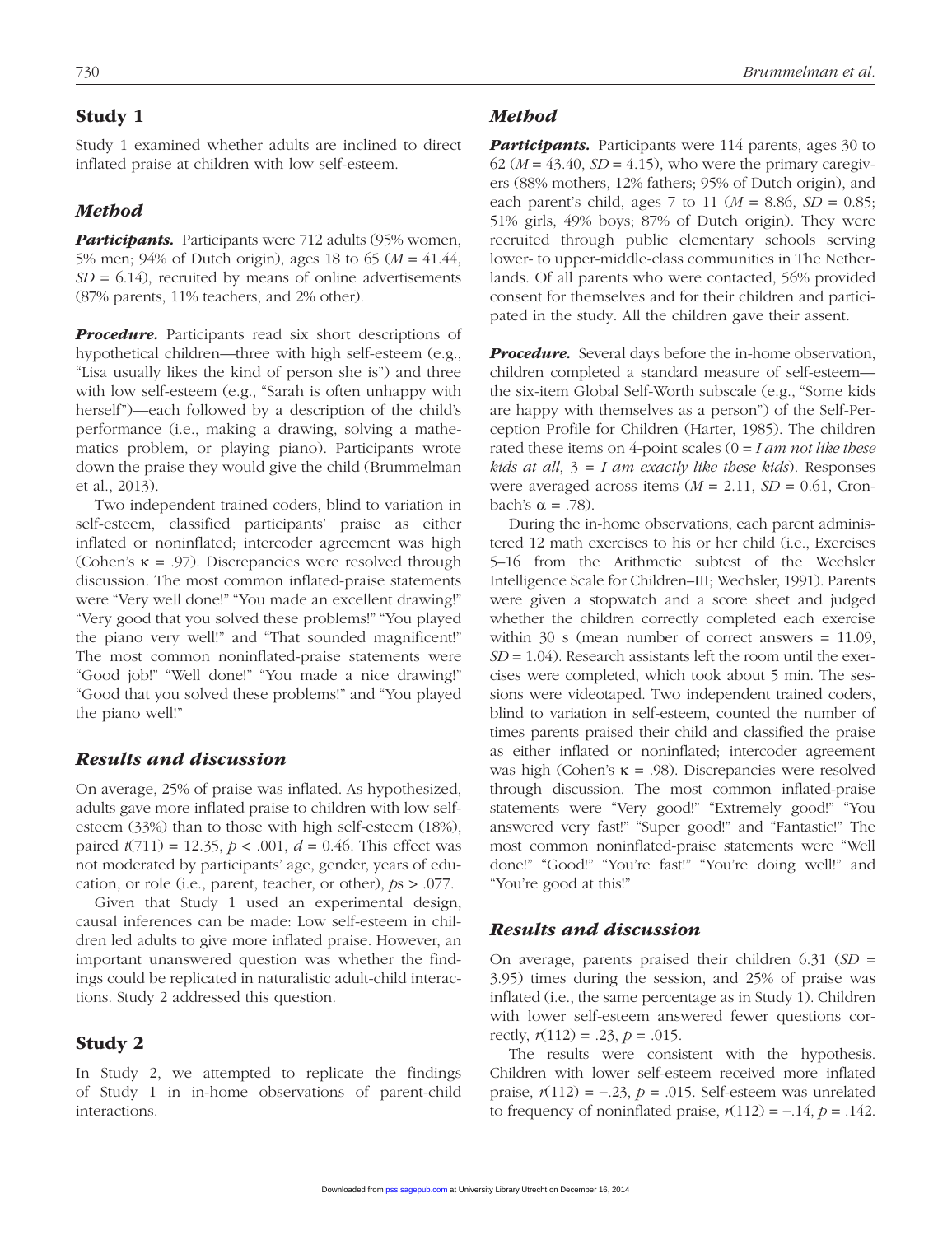For a more stringent test of the hypothesis, we regressed frequency of inflated praise on self-esteem while controlling for number of correct answers and frequency of noninflated praise. Again, lower levels of self-esteem predicted more inflated praise, *b* = −0.86, *SE* = 0.34, *t*(110) = −2.55,  $p = .012$ ,  $\beta = -0.25$ . Number of correct answers, gender of parent, age of parent, gender of child, and age of child were unrelated to frequency of inflated praise, *p*s > .332, and did not moderate its link with self-esteem, *p*s > .108.

## Study 3

Study 3 examined how inflated praise influences children's challenge seeking. First, children completed a selfesteem measure. Then, they made a drawing and received inflated, noninflated, or no praise from a "professional painter." Next, challenge seeking was measured. We hypothesized that inflated praise would decrease challenge seeking in children with low self-esteem but would increase challenge seeking in children with high self-esteem.

This study also addressed alternative explanations. We tested whether children with low self-esteem feel discouraged by inflated praise because they perceive it as insincere (e.g., "Actually, my painting is far from perfect"; Sherif & Hovland, 1961; Swann, 2012) or as a cue of low ability (e.g., "When you give me such praise, you must think I can't do much better"; Meyer, 1992).

## *Method*

**Participants.** Participants were 240 children (57% girls, 43% boys; 88% of Dutch origin), ages 8 to 12 (*M* = 9.85, *SD* = 1.32), who visited Science Center NEMO, the largest science museum in The Netherlands. This research was part of Science Live, the innovative research program of Science Center NEMO that enables scientists to use NEMO visitors as participants. All participants received active parental consent and gave their assent.

*Procedure.* Participants first completed the six-item Global Self-Worth subscale of the Self-Perception Profile for Children (Harter, 1985; *M* = 2.40, *SD* = 0.40, Cronbach's α = .64). Next, participants drew a famous painting (i.e., *Wild Roses* by Vincent van Gogh) and were told that a professional painter, who in reality did not exist, would examine their drawing. The "painter" introduced himself in a video message. After participants had finished their drawing, the experimenter brought the drawing to the painter, who was ostensibly working in another room. After 2 min, the experimenter returned with a handwritten note from the painter. In the inflated-praise condition, the painter wrote, "You made an *incredibly* beautiful drawing!" In the noninflated-praise condition, the painter wrote, "You made a beautiful drawing!" In the no-praise condition, the painter wrote nothing about the drawing. In all conditions, the painter wrote that he would keep the child's drawing at his studio. Children were randomly assigned to conditions, and the experimenter was blind to both condition and variation in self-esteem.

Next, to index challenge seeking, we told participants that they were going to draw other pictures but that they could choose which ones to draw (procedure based on Mueller & Dweck, 1998). They were presented with four pairs of figures. We created four complex and four simple versions of the Rey-Osterrieth Complex Figure (Osterrieth, 1944); a different simple and complex version was used for each pair. Participants were told that "if you choose to draw these difficult pictures [the experimenter pointed to the complex figures], you might make many mistakes, but you'll definitely learn a lot too"; and "if you choose to draw these easy pictures [the experimenter pointed to the simple figures], you won't make many mistakes, but you won't learn much either." Challenge seeking was computed as the number of complex figures that children selected to draw  $(M = 2.07, SD = 1.22, median = 2,$ range  $= 0-4$ ).

Then, participants used 4-point scales (0 = *not at all true*, 4 = *completely true*) to rate the perceived sincerity of the painter's written note (i.e., how honest, serious, credible, and sincere it was;  $M = 2.68$ ,  $SD = 0.82$ , Cronbach's  $\alpha$  = .70) and their impression of the painter's ability inferences ("The painter thinks that . . ."—"I am good at drawing," "I have talent for drawing," and "I can draw well";  $M = 2.25$ ,  $SD = 0.83$ , Cronbach's  $\alpha = .89$ ). A debriefing followed.

## *Results and discussion*

*Preliminary analyses.* Self-esteem, gender, and age did not differ between conditions, *p* = .180, which indicates successful random assignment. Higher age predicted more challenge seeking,  $r(238) = .33$ ,  $p < .001$ , but controlling for age did not affect the results. Neither gender nor age interacted with condition or self-esteem in predicting challenge seeking, *p*s > .113. Neither inflated nor noninflated praise caused children to think that the painter thought they had low ability, regardless of children's level of self-esteem, *p*s > .276. Children perceived inflated praise, noninflated praise, and no praise as equally sincere, regardless of their level of self-esteem,  $ps > .215$ .

*Primary analyses.* Data were analyzed using a general linear model with challenge seeking as the dependent variable. Self-esteem (centered), praise (inflated, noninflated, or none), and their interaction were entered as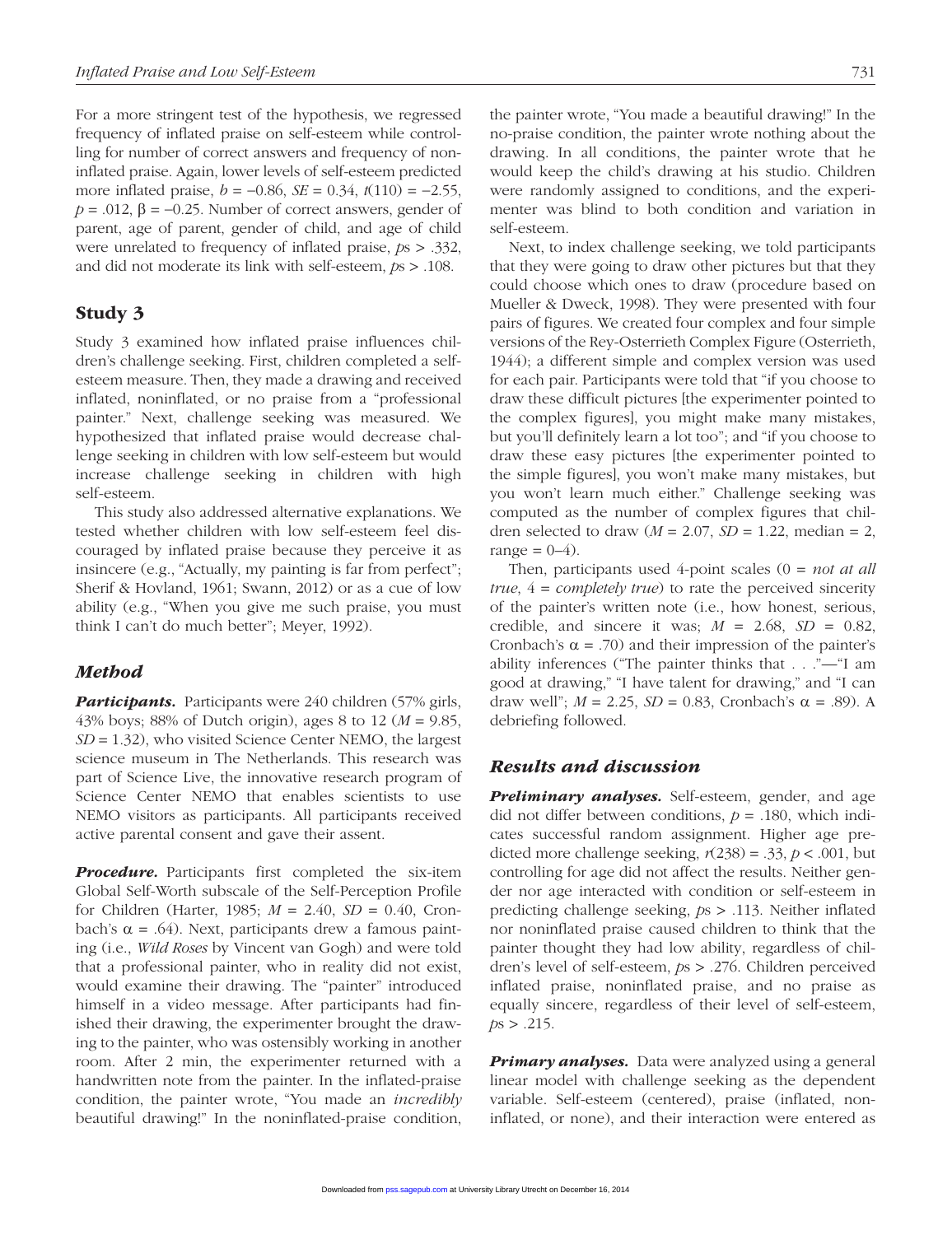predictors. Although there were no main effects of praise or self-esteem, *F*s < 1, *p*s > 384, there was an interaction between praise and self-esteem,  $F(2, 234) = 4.49$ ,  $p =$ .012,  $\eta_p^2 = .04$ . Simple-slopes analysis showed that, as hypothesized, children with lower self-esteem sought fewer challenges after inflated praise,  $b = 0.65$ ,  $t(236) =$ 2.08,  $p = .039$ ,  $\beta = 0.22$ , but sought more challenges after noninflated praise, *b* = −0.72, *t*(236) = −2.10, *p* = .037,  $\beta$  = -0.24. Self-esteem was unrelated to challenge seeking when children received no praise,  $b = -0.17$ ,  $t(236) =$ −0.46, *p* = .645, β = −0.06. The interaction was followedup further using region-of-significance analysis (Preacher, Curran, & Bauer, 2006;  $\alpha = .05$ , two-tailed; Fig. 1).

As hypothesized, compared with noninflated praise, inflated praise decreased challenge seeking in children who scored 1.30 *SD* or more below the mean on selfesteem but increased challenge seeking in children who scored 0.51 *SD* or more above the mean on self-esteem.

## General Discussion

The present research investigated, for the first time, causes and consequences of inflated praise. We found that adults are more likely to give inflated praise to children with low self-esteem than to children with high selfesteem, both inside (Study 1) and outside (Study 2) the laboratory. This inclination may backfire, however. We found that inflated praise decreases challenge seeking in children with low self-esteem and increases challenge seeking in children with high self-esteem (Study 3).



Fig. 1. Results from Study 3: challenge seeking as a function of selfesteem in children who received inflated praise, noninflated praise, or no praise.

Attesting to the subtlety of this process, the difference between inflated and noninflated praise in Study 3 was only a single word—*incredibly*. Although small to an outside observer, this single word may feel quite large to children with low self-esteem, who fear that they might not be able to perform *incredibly* well in the future. Thus, inflated praise can cause children with low self-esteem to avoid crucial learning experiences—a process that may eventually undermine their learning and performance.

#### *Theoretical implications*

What psychological mechanisms underlie our findings? Inflated praise may convey to children that they should continue to meet very high standards (Henderlong & Lepper, 2002; McKay & Fanning, 2000). Building on the self-presentation literature (Baumeister et al., 1989; Crocker & Park, 2004), our findings suggest that inflated praise triggers self-protection motives in children with low self-esteem (e.g., "I want to avoid revealing my deficiencies") and self-promotion motives in children with high self-esteem (e.g., "I want to demonstrate my capacities"). Noninflated praise, by contrast, may acknowledge and value children's performance without setting very high standards for them. People with low self-esteem, more so than those with high self-esteem, take on difficult tasks in "safe" contexts (e.g., when they are confident that they will meet the standards set for them; Wood, Giordano-Beech, Taylor, Michela, & Gaus, 1994). Accordingly, noninflated praise might reduce fear of failure for children with low self-esteem and thus foster their challenge seeking, but it might fail to provide sufficient impetus to seek challenges for children with high self-esteem.

Our results address alternative explanations. One theory (Meyer, 1992) suggests that children with low selfesteem infer from inflated praise that the provider of the praise thinks they have low ability, and thus the children feel discouraged. Our results show, however, that children with low self-esteem did not make such inferences. Another theory (Sherif & Hovland, 1961; Swann, 2012) suggests that children with low self-esteem find inflated praise insincere, and therefore discouraging, because it mismatches their preexisting views of themselves. Yet our results show that children, even those with low selfesteem, found inflated praise as sincere as noninflated praise.

Our research builds on previous work by examining how praise affects children's willingness to take on challenges (Gunderson et al., 2013; Mueller & Dweck, 1998; Pomerantz & Kempner, 2013) but extends this work in three ways. First, our research identified a novel dimension of praise—inflated praise—and showed that this form of praise is not only common (i.e., accounting for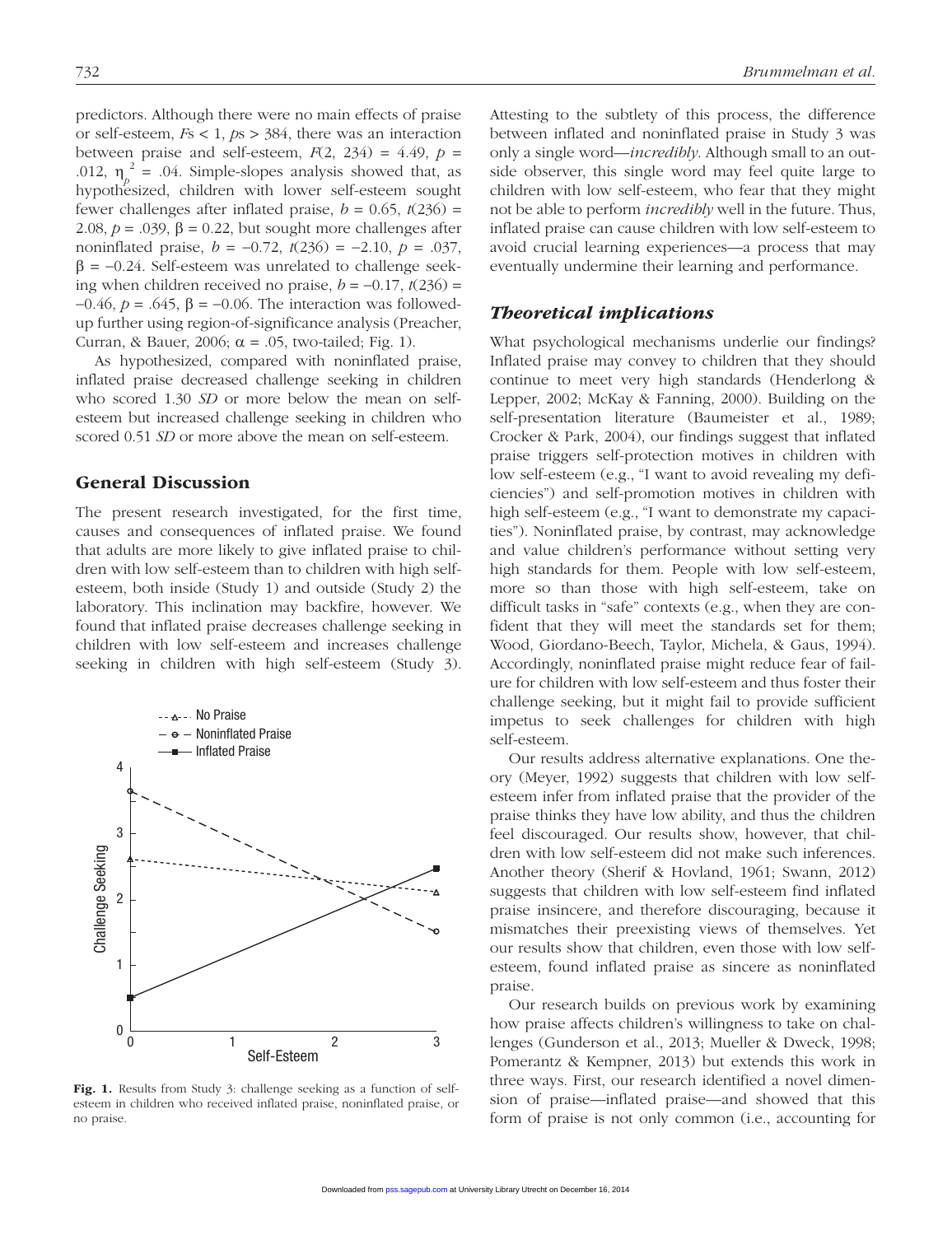25% of all praise) but also consequential for children's motivation levels. Second, whereas past literature focused mostly on main effects of praise (Henderlong & Lepper, 2002), our research shows that the effects of praise depend on characteristics of the children receiving the praise. In fact, inflated praise can backfire in the children who seem to need it the most: those with low self-esteem. Third, our research indicates that, paradoxically, children's low self-esteem can lead adults to administer more inflated praise. Common sense, it seems, can misguide adults in their attempts to support children with low self-esteem.

#### *Practical implications*

Our studies were designed to test theory-based hypotheses but also have practical implications. Praise is a popular motivational tool—and, unlike most other such tools, praise can be used an infinite number of times. Self-help books often encourage parents and teachers to lavish children with inflated praise (Joslin, 1994; McNeil & Hembree-Kigin, 2010). Our findings, however, lead us to recommend a more considered approach. Inflated praise discourages children with low self-esteem from taking on challenges. However, the opposite holds for children with high self-esteem: Rather than discouraging them, inflated praise gives them an impetus to seek out challenges. Adults might therefore be advised to resist the temptation to target inflated praise at children with low self-esteem and to target such praise at children with high self-esteem instead.

## *Strengths, limitations, and future directions*

Our research has several methodological strengths, including its timing in a critical stage of development, its use of naturalistic-observational and experimental methods, and its focus on both antecedents and consequences of inflated praise. Our research also has limitations, and addressing them may yield interesting avenues for future research. First, our findings suggest that inflated praise undermines challenge seeking in children with low selfesteem by arousing self-protection motives, but we did not actually measure these motives. Future research should test this possible mediating process directly. Second, the studies were conducted in The Netherlands, a Western country. Although we defined inflated praise on the basis of linguistic content alone, the extent to which praise "feels" inflated may differ between cultures. For example, "wonderful" might feel more inflated in non-Western than in Western cultures; in the latter, people may be more used to giving and receiving such praise.

Third, Study 3 examined the impact of just a single phrase of inflated praise—"You made an *incredibly* beautiful drawing!" Repeated praise may have even larger and more persistent consequences. Praise may have addictive qualities (Baumeister & Vohs, 2001), and therefore, the effects of repeated praise may accumulate over time. Previous work has shown that many young adults would rather receive praise than engage in their favorite sexual activity, drink their favorite alcoholic beverage, eat their favorite food, receive a paycheck, or see their best friend (Bushman, Moeller, & Crocker, 2011). Given that children with low self-esteem receive inflated praise relatively frequently, an interesting question is whether they may become addicted to such praise and crave it despite its adverse consequences.

Our findings also identify novel research directions. An important question is how inflated praise affects children's academic performance. Previous studies have not typically found correlations between frequency of teachers' praise and students' achievement (Hattie & Timperley, 2007), but these studies measured neither whether the teachers' praise was inflated nor students' level of selfesteem. Our findings suggest that inflated praise may undermine academic performance in children with low self-esteem by making them avoid challenges. When children avoid challenges, they tend to perform poorly in school (Blackwell, Trzesniewski, & Dweck, 2007). Research into these topics would be an important step before one can draw strong educational implications from our findings.

Another relevant question is whether inflated praise induces contingencies of self-worth. When children receive inflated praise, they might infer that they should meet very high standards to be valuable as a person (e.g., "If I don't excel, I won't be valued"; cf. Kamins & Dweck, 1999). Children with low self-esteem are especially inclined to form such contingencies (Baldwin, 1997; Brummelman et al., 2013). Thus, children with low selfesteem might view inflated praise as controlling (Ryan, 1982) and feel pressured rather than intrinsically motivated to meet the high standards set for them.

Another research direction involves the impact of inflated praise during different developmental phases. Young children typically hold unrealistically positive expectations for future performance (Schneider, 1998). When they receive inflated praise, they might feel able to meet the high standards set for them, and thus seek more challenges. However, once children reach late childhood, they hold more realistic performance expectations, and they can form and express self-esteem (Harter, 2012). Thus, from this age, inflated praise can backfire in children with low self-esteem. Over the course of adulthood, however, people tend to become less affected by external evaluations such as praise (Crocker & Wolfe, 2001).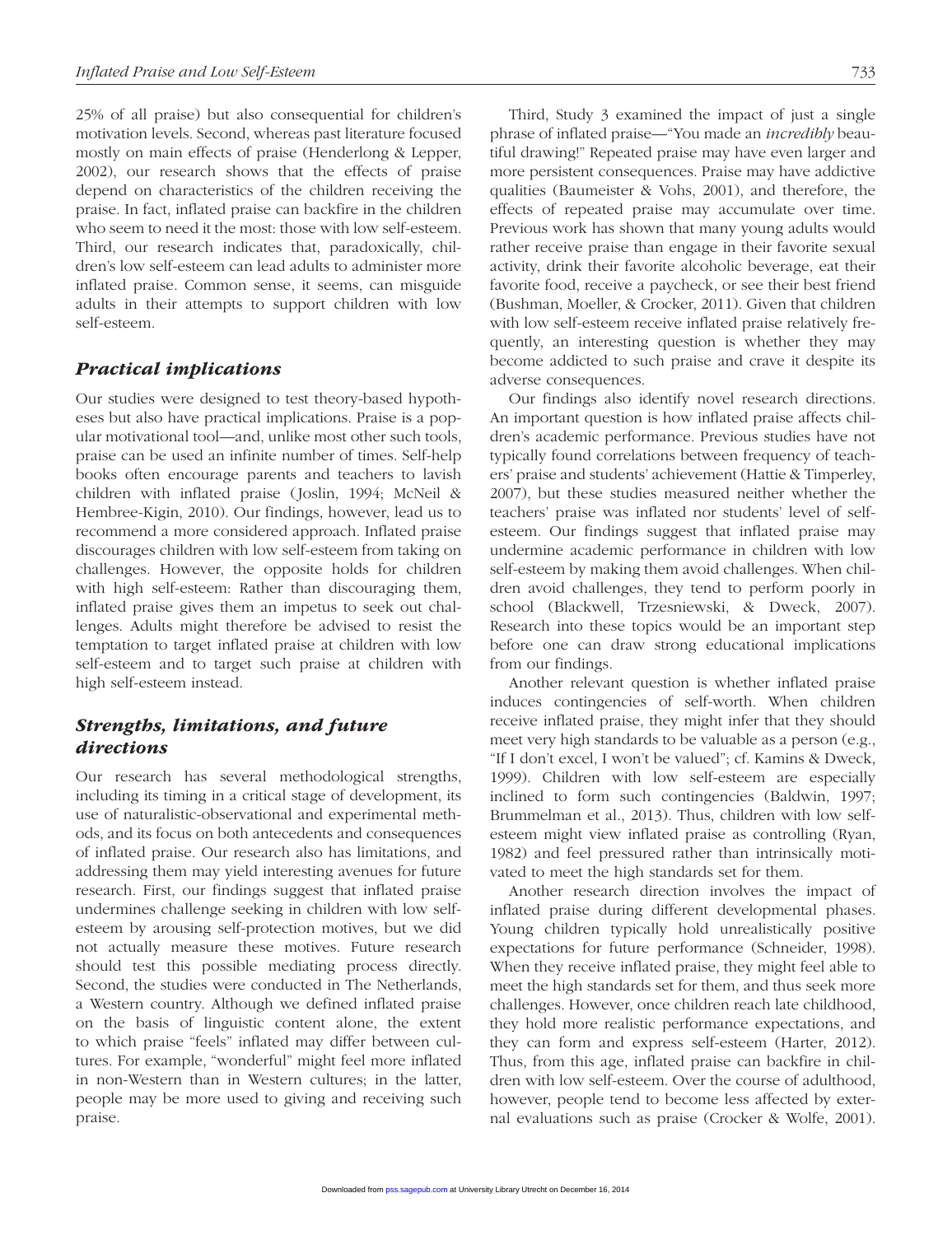Consequently, inflated praise might become gradually less influential throughout adulthood. Testing these possibilities will shed light on the developmental boundary conditions under which inflated praise exerts its effects.

## **Conclusions**

In current Western society, everyday life is replete with instances of inflated praise—such as "Perfect!" or "That's *incredibly* beautiful!" Our research is the first empirical study of inflated praise. Our findings show that adults are inclined to give inflated praise to children with low selfesteem. Unfortunately, inflated praise may cause children with low self-esteem to avoid challenges that might lead to failure. These findings show that inflated praise, although well intended, may cause children with low self-esteem to avoid crucial learning experiences.

#### Author Contributions

E. Brummelman and S. Thomaes developed the study concept. All authors contributed to the study design. E. Brummelman oversaw data collection. E. Brummelman and B. J. Bushman analyzed the data, and all authors interpreted the data. E. Brummelman drafted the manuscript, and S. Thomaes, B. Orobio de Castro, G. Overbeek, and B. J. Bushman provided critical revisions. All authors approved the final version of the manuscript for submission.

#### Acknowledgments

We thank Constantine Sedikides and Jennifer Crocker for their valuable comments on the manuscript. We thank Eva van Rhenen for her help with data collection.

#### Declaration of Conflicting Interests

The authors declared that they had no conflicts of interest with respect to their authorship or the publication of this article.

#### Funding

This research was supported by The Netherlands Organization for Scientific Research (Grant 431-09-022).

#### References

- Baldwin, M. W. (1997). Relational schemas as a source of if-then self-inference procedures. *Review of General Psychology*, *1*, 326–335. doi:10.1037/1089-2680.1.4.326
- Baumeister, R. F., Hutton, D. G., & Cairns, K. J. (1990). Negative effects of praise on skilled performance. *Basic and Applied Social Psychology*, *11*, 131–148. doi:10.1207/ s15324834basp1102\_2
- Baumeister, R. F., Tice, D. M., & Hutton, D. G. (1989). Selfpresentational motivations and personality differences in self-esteem. *Journal of Personality*, *57*, 547–579. doi:10 .1111/j.1467-6494.1989.tb02384.x
- Baumeister, R. F., & Vohs, K. D. (2001). Narcissism as addiction to esteem. *Psychological Inquiry*, *12*, 206–210. doi:10.1207/ S15327965PLI1204\_2
- Blackwell, L. S., Trzesniewski, K. H., & Dweck, C. S. (2007). Implicit theories of intelligence predict achievement across an adolescent transition: A longitudinal study and an intervention. *Child Development*, *78*, 246–263. doi:10.1111/ j.1467-8624.2007.00995.x
- Brummelman, E., & Thomaes, S. (2011). [Parents' beliefs about praise]. Unpublished raw data.
- Brummelman, E., Thomaes, S., Overbeek, G., Orobio de Castro, B., van den Hout, M. A., & Bushman, B. J. (2013). On feeding those hungry for praise: Person praise backfires in children with low self-esteem. *Journal of Experimental Psychology: General*. Advance online publication. doi:10.1037/a0031917
- Burhans, K. K., & Dweck, C. S. (1995). Helplessness in early childhood: The role of contingent worth. *Child Development*, *66*, 1719–1738. doi:10.1111/j.1467-8624.1995.tb00961.x
- Bushman, B. J., Moeller, S. J., & Crocker, J. (2011). Sweets, sex, or self-esteem? Comparing the value of self-esteem boosts with other pleasant rewards. *Journal of Personality*, *79*, 993–1012. doi:1/j.1467-6494.2011.00712.x
- Corpus, J. H., Ogle, C. M., & Love-Geiger, K. E. (2006). The effects of social-comparison versus mastery praise on children's intrinsic motivation. *Motivation and Emotion*, *30*, 335–345. doi:10.1007/s11031-006-9039-4
- Crocker, J., & Park, L. E. (2004). The costly pursuit of self-esteem. *Psychological Bulletin*, *130*, 392–414. doi:10.1037/0033- 2909.130.3.392
- Crocker, J., & Wolfe, C. T. (2001). Contingencies of self-worth. *Psychological Review*, *108*, 593–623. doi:10.1037/0033- 295X.108.3.593
- Damon, W. (1995). *Greater expectations: Overcoming the culture of indulgence in our homes and schools*. New York, NY: Free Press.
- Davis-Kean, P. E., & Sandler, H. M. (2001). A meta-analysis of measures of self-esteem for young children: A framework for future measures. *Child Development*, *72*, 887–906. doi:10.1111/1467-8624.00322
- Dweck, C. S. (2006). *Mindset: The new psychology of success*. New York, NY: Random House.
- Gunderson, E. A., Gripshover, S. J., Romero, C., Dweck, C. S., Goldin-Meadow, S., & Levine, S. C. (2013). Parent praise to 1- to 3-year-olds predicts children's motivational frameworks 5 years later. *Child Development*, *84*, 1526–1541. doi:10.1111/cdev.12064
- Hamilton, M. A., & Hunter, J. E. (1998). The effect of language intensity on receiver evaluations of message, source, and topic. In M. Allen & R. W. Preiss (Eds.), *Persuasion: Advances through meta-analysis* (pp. 99–138). Cresskill, NJ: Hampton Press.
- Harter, S. (1985). *Manual for the Self-Perception Profile for Children: Revision of the Perceived Competence Scale for Children*. Denver, CO: University of Denver.
- Harter, S. (2012). *Construction of the self: Developmental and sociocultural foundations*. New York, NY: Guilford Press.
- Hattie, J., & Timperley, H. (2007). The power of feedback. *Review of Educational Research*, *77*, 81–112. doi:10.3102/003465430298487
- Henderlong, J., & Lepper, M. (2002). The effects of praise on children's intrinsic motivation: A review and synthesis. *Psychological Bulletin*, *128*, 774–795. doi:10.1037/0033- 2909.128.5.774